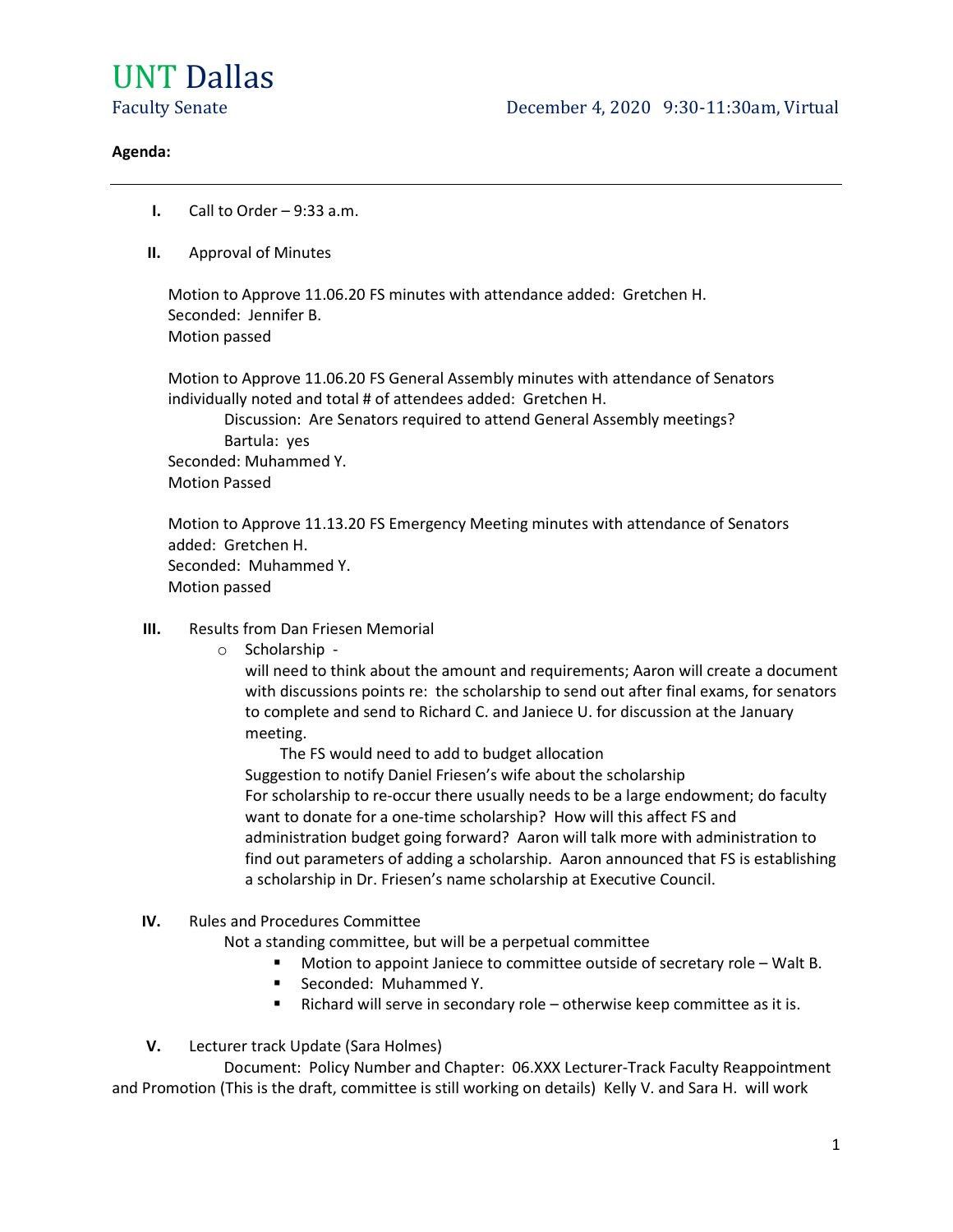### Faculty Senate **December 4, 2020** 9:30-11:30am, Virtual

together to ensure common language on T&P policy and Lecturer Policy. Provost is not in favor of "program coordinator" language used in policies.

Will present full draft to FS March meeting for vote. Needs to be presented to Provost in April

VI. COVID Impact on Student Evaluations

Motion to allow faculty the choice of submitting or not submitting student evaluations for consideration in annual evaluations for Fall 20 without penalty: Richard C. Seconded: Walt B. Motion passed

VII. COVID Impact on T&P Criterion (recommendation outside of policy)

Ad hoc committee to work on this criterion for the next few weeks. Need this to be complete by Feb. 1 in order to get to Provost so that she can present to the T&P reviewers who are reviewing portfolios now.

- o Set Criterion for 2019-2020 and 2020-2021.
- o Submit Tenure and Promotion Recommendation to Provost

Volunteers for Committee:

- Aaron B.
- Jennifer B.
- Walt B.
- Steven A.
- M. Zia

If anyone else wants to volunteer – let Aaron know. Will start in January.

We do not have a Tenure Stop Clock Policy. Once Kelly's group has finished the T&P policy, that committee will need to look at drafting the UNT Dallas Tenure Stop Clock policy. (UNT already has a policy on this: 6.004; https://vpaa.unt.edu/fs/resources/stoptheclock-covid19)

- o Tenure Stop Clock Policy (once, twice, etc.)
	- **COVID**
	- Maternity/Paternity/Familial Leave
	- **Natural Disaster**
	- **•** Other Emergencies

VIII. COVID Impact on IP: To the Instructional Technology Committee

Muhammed Y. is on the committee. Asking committee to look into this issue for the spring (intellectual property) Will begin to draft policy on intellectual property – specific to online courses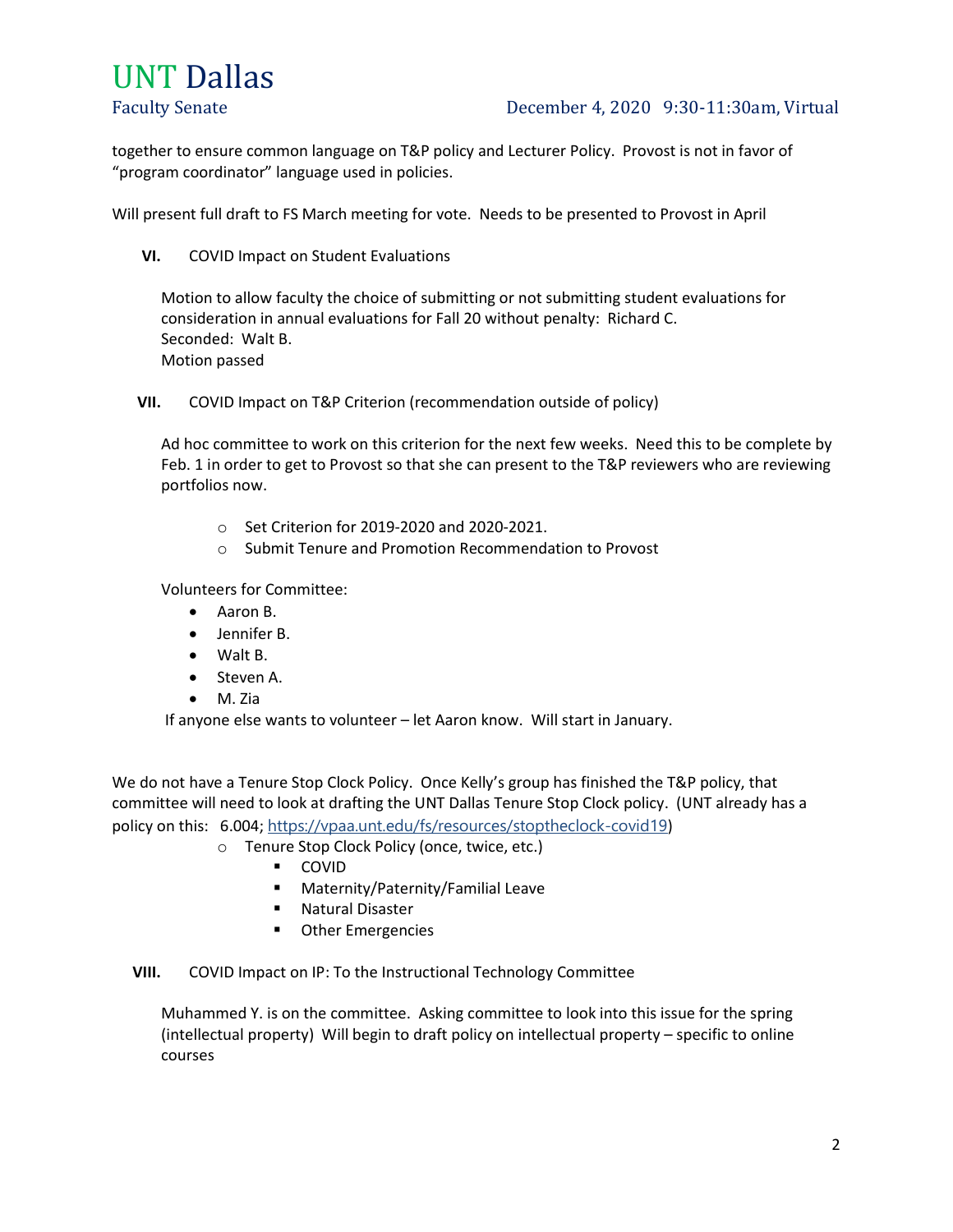IX. T&P

- o Years of service- how do previous publications count? We don't have the answer to that; so we need to include in our guidelines
- o External Review for Scholarship

In the past we were required to submit names for external reviewers. It is currently not being done. Should discuss if this is to be included in guidelines or policy. Will need to discuss in the spring for those coming up for tenure later. External reviewers may be a cost to the administration. In LAS, tenured faculty are asked to review candidates before the Dean. Hard to evaluate those candidates in other fields.

Currently making adjustments to go back to committee and will bring to FS. Must be sent and approved by Provost and Dr. Chandler (Policy), then to OCG, then submitted in  $1<sup>st</sup>$  week of April for Board of Regents May agenda.

Guidelines are the criteria. Policy is the practice of what it looks like. The guidelines can be amended. Example: each school may have unique criteria; but the policies are the over-arching ideas. The policy must be broad enough to talk about the levels – but not criteria.

X. Permanent Faculty ED&I committee (Baggerly)

o Guest Speaker: Curtis McDowell

Working with larger group across system. Rosemary Haggett is working from directive of the UNT Chancellor. Curtis serves on committee.

NASH –  $T3$  – organization has been assisting universities across the nation on diversity and inclusion. At system level the committee is working to identify what is and what is not working for our diverse students at the universities. UNT Dallas' unique challenges differ from UNT and UNTHSC.

EISS – Excellence in Student Success

NASH - National Association of System Heads

Calibrating where the system is in the process: beginning, intermediate, etc. Curtis argues diversity is only one part of a complex. Dr. Harper from the Office of Student Affairs and Curtis put together a survey for students to see if the students perceive a problem. Example question: Do you see faculty members that reflect your culture? The sample has been from Curtis' classroom, no other faculty. This is a pilot study with N=32.

One of the principles to consider: Who is the customer? Students? Community?

#### XI. Standing Committee Updates

o Academic Affairs Subhro Mitra: submitted written Minutes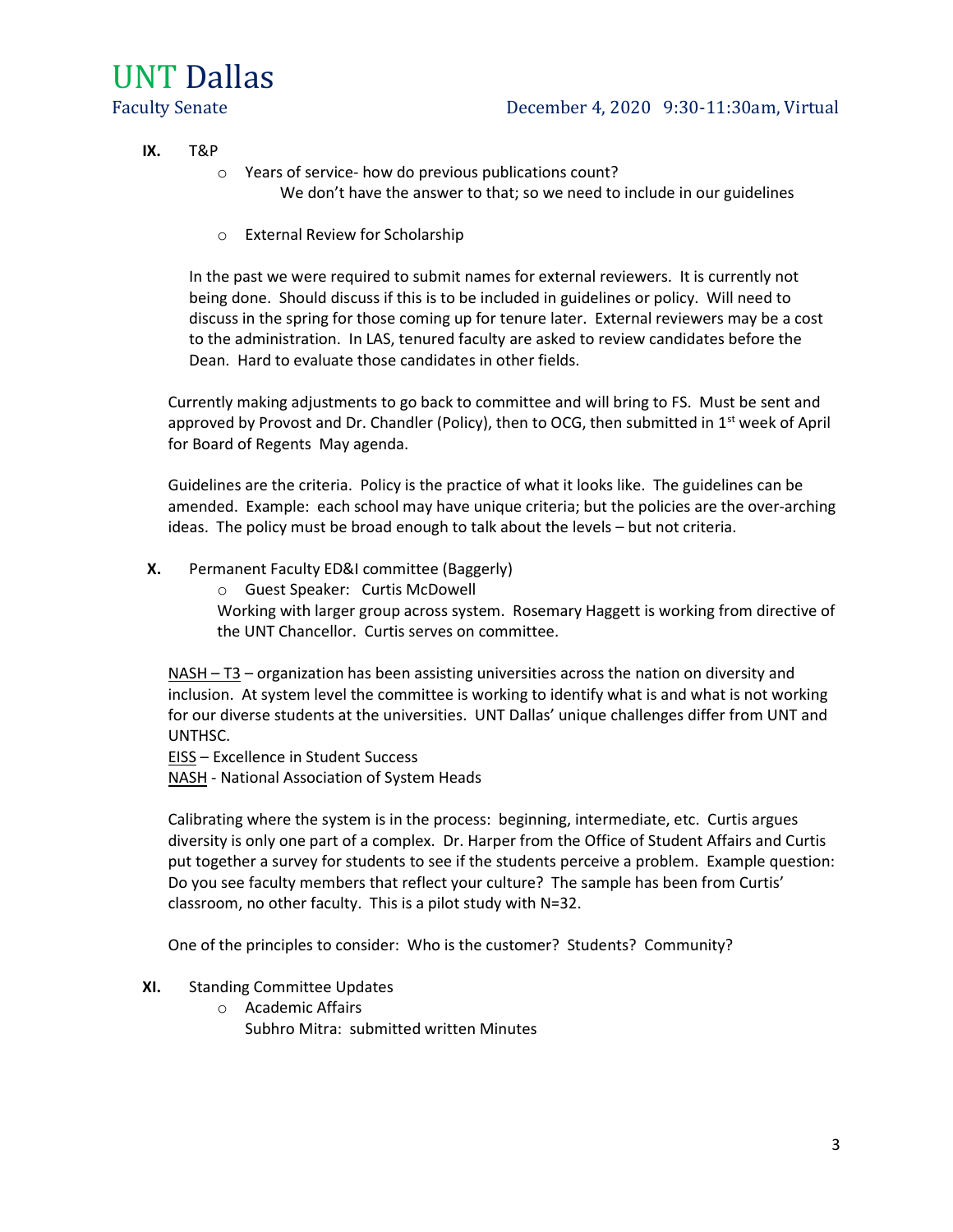### Faculty Senate **December 4, 2020** 9:30-11:30am, Virtual

o Library Motion that the Library remain a standing committee: Muhammed Y. Seconded: Sara Holmes Motion passed

o Instructional Technology Voted on Chair: Mary Hoyt

Will be working on electronic IP

Immediate charge: taking a look at any immediate DLIT needs for Spring 2021. Will get those to Aaron by January 1.

o Faculty Work life Update Sara reported earlier – work on Lecturer track position \*wage increases are not part of discussion for lecturer track guidelines

Suggestion wage increase are in place for tenured; so important to put in for lecturer.

#### XII. Action Items Submitted

- o Annual Evaluation of Administration (Borges)
	- See attached document 12.4.20 1

Motion that Aaron be authorized to discuss with Dr. Stewart to get input. Table further discussion until after feedback: Walt B. Seconded: Muhammed Y.

Discussion: suggest Aaron inform Provost FS plans to put forth motion on administrative evaluations; Important to make this a regular practice of our university.

Motion passed

- o Submission Form on Website (Upshaw)
	- See attached document 12.4.20 2

Motion that the Faculty Senate adopt a submission form to post on the Faculty Senate Website that can be completed and filled out by general faculty members, senators, or executive committee members. The submission form should be hyperlinked to the UNT Dallas Faculty Senate Rules & Procedures and upon submission, will automatically be emailed to facultysenate@untdallas.edu and filed with the Secretary who will then accept, consecutively number and post the proposal online in the Regular Order of Business on a site where faculty members can view it. Janiece U.

Seconded Jennifer B. Motion Passed